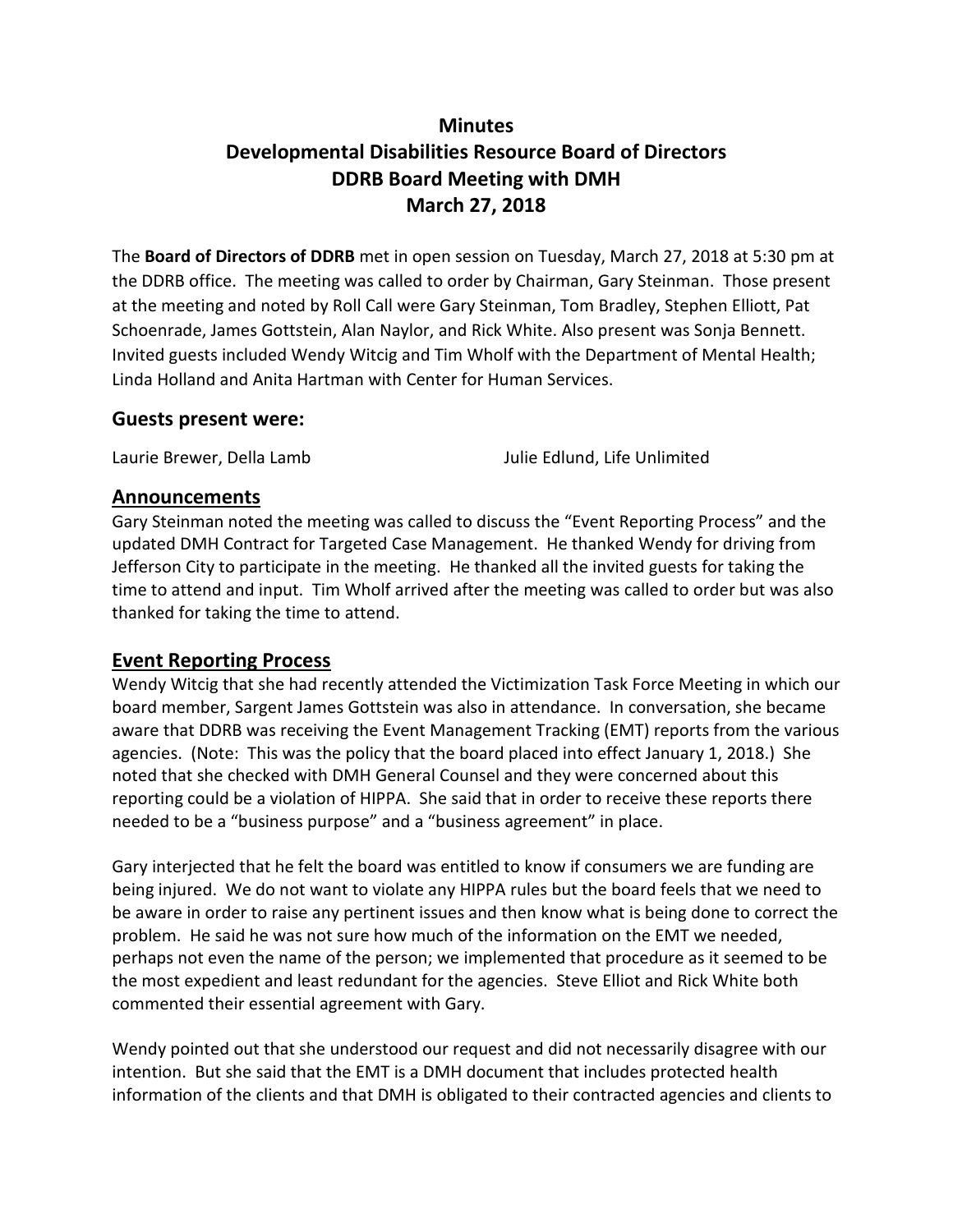protect that information. Laurie Brewer said that she did not include any "health" information on the EMT's that she submits. Wendy provided a copy of the Event Processing Check List (copy attached) which outlines all the step with authorities. None of the information provided in this process is public, she said. When asked, she said that across the state there are about 35,000 made annually, 1500 of which make to an inquiry, and 400 reach a threshold of probable cause for investigation. Once this threshold is reached, some of the actions that might be taken by DMH are agency plans of corrections, no growth-no referral or an agency place on critical status. All agencies are "required" to report EMT. Anita also said that SC's file areas of concern, small and large, in a APTS system that is reviewed by DMH and these might be seen as pre-cursors to potential issues.

Gary said that we want to know if events are happening and where and asked for a recommended process from Wendy. She thought that neither the Event Report or Investigation Report would provide the information the board is looking to review. She said the State is monitoring compliance and collecting data. They compile that information into a Quarterly Trend Report. She that the Case Managers were the front line of this reporting process and should receive the information. Anita and Linda both stated they do not receive any of this information on a regular basis. Anita said that if the EMT was filed electronically the Case Managers/Service Coordinators (SC) receive it. If it is filed by paper, they do not and the agency is not required to send it to the SC. Linda Holland said she thought the most helpful report to DDRB would be the Trend Report as it would better show the whole health of the agency. The SC and SC Supervisors should receive all the Investigation and Follow Up Reports which they currently are not receiving. Julie Edlund said that an agency could not be judged based on the volume of EMT's but the number of issues that rise the level of "abuse or neglect". Tim Wholf said that KCRO has 3 people reviewing 1200-1700 EMT's per month. They are in the process of changing the system to require all EMT's be filed electronically which will then eliminate the issue of the SC's not receiving the information. He will send out a follow up on the reporting policy to all agencies. (Note: See attached April 3 policy letter sent to all agencies relative to event reporting). KCRO does Trend Reports annually and quarterly. He will review the "system" to insure the glitch is repaired that has prevented Case Management from receiving these reports regularly. He will also provide these reports to Sonja, annually and quarterly and will provide assistance in interpreting the information in the reports.

The board requested Sonja issue a letter to all funded agencies rescinding the Event Reporting Policy of January 1, 2018. (Note: Copy of that email is attached to these minutes). They also requested that she follow up with Tim Wholf on the quarterly trend reporting and at the appropriate time, provide an update to the board.

# **Targeted Case Management Contract**

With respect to the Targeted Case Management (TCM) Contract Amendment, Gary said that he had suggested some changes to the July 1, 2017 amendment just recently received (front page of agreement attached to these minutes). His concern is that the Amendment which states that the original or previous contract is "replaced in its entirety" makes no reference to the